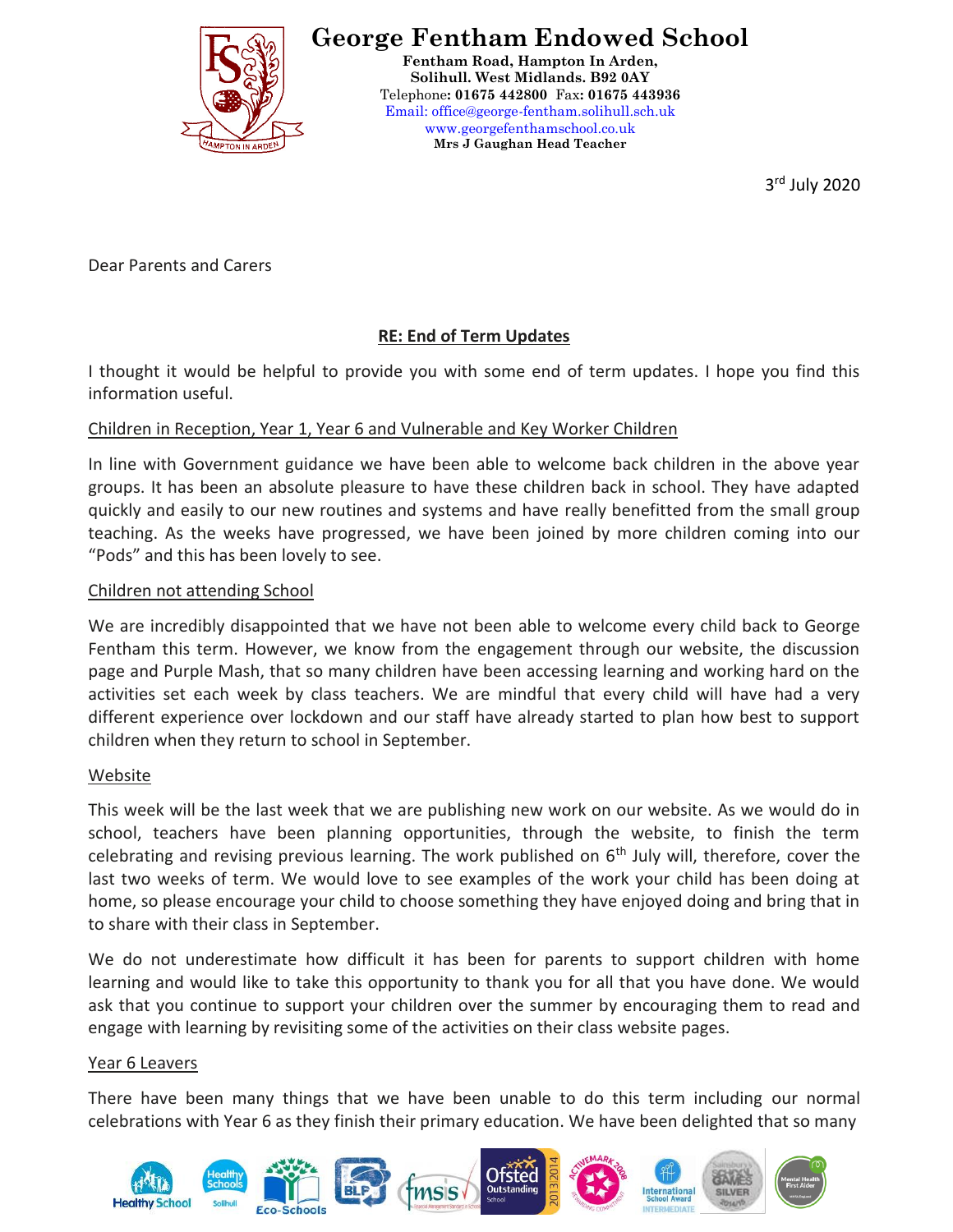

**George Fentham Endowed School Fentham Road, Hampton In Arden, Solihull. West Midlands. B92 0AY** Telephone**: 01675 442800** Fax**: 01675 443936** Email: office@george-fentham.solihull.sch.uk www.georgefenthamschool.co.uk **Mrs J Gaughan Head Teacher**

of the class have returned and are being well supported as they prepare to make the move to Secondary School. We would like to take this opportunity to wish all of our Year 6 continued success in the future. They have been a super class and we hope they will go on to continue to develop all of their many gifts and talents in the months and years ahead.

## 2019/2020 School Reports

Class teachers have now completed written reports for all children. Having read every single one of those reports, I continue to be incredibly proud of the fantastic children we have at George Fentham School. This year, in line with Government guidance, we will not be including information on attendance or any assessment data.

We have decided not to post reports as we have had some parents who have not received recent correspondence from us and we would not want a document with personal information about your child to go missing. We will, therefore, be arranging opportunities for parents/carers to collect reports from the school office during the final week of term. Reports for children currently in school and for their siblings will be sent home with your child.

Any reports that are not collected will be securely stored and sent home with your child in September. Please note we will only be able to give your child's report to you as the parent or carer unless you email the office directly and provide written consent that someone else will collect the report on your behalf.

Arrangements for the collection of reports will be sent out next week via Parent Pay email and will also be published on the website.

## School Reading Books

Please return any school reading books you have at home. Due to the sudden lockdown we have lots of books missing from our brand new reading scheme and we would like to sort out all of our books ready for September. You can return books via the school office at anytime, there will be a collection box just inside the main door. Alternatively, please bring reading books back to school when you collect your child's report or send them in with your child if they are currently attending school. Thank you for your help in this matter.

#### Medicines in School

If your child has any medicine in school e.g. inhaler, epi-pen, please ensure you collect this from the school office before the end of term and check the expiry date. Medicines will need to be sent back in at the start of term in September along with an updated administering medicines form which is available on the school website as an appendix to the Medicines in School Policy.

## **Staff**

I would like to take this opportunity to thank all of the staff at George Fentham Endowed School for their hard work and support over the last four months. They have had to adapt quickly to move all learning online, implement brand new routines and systems to enable us to keep school open and